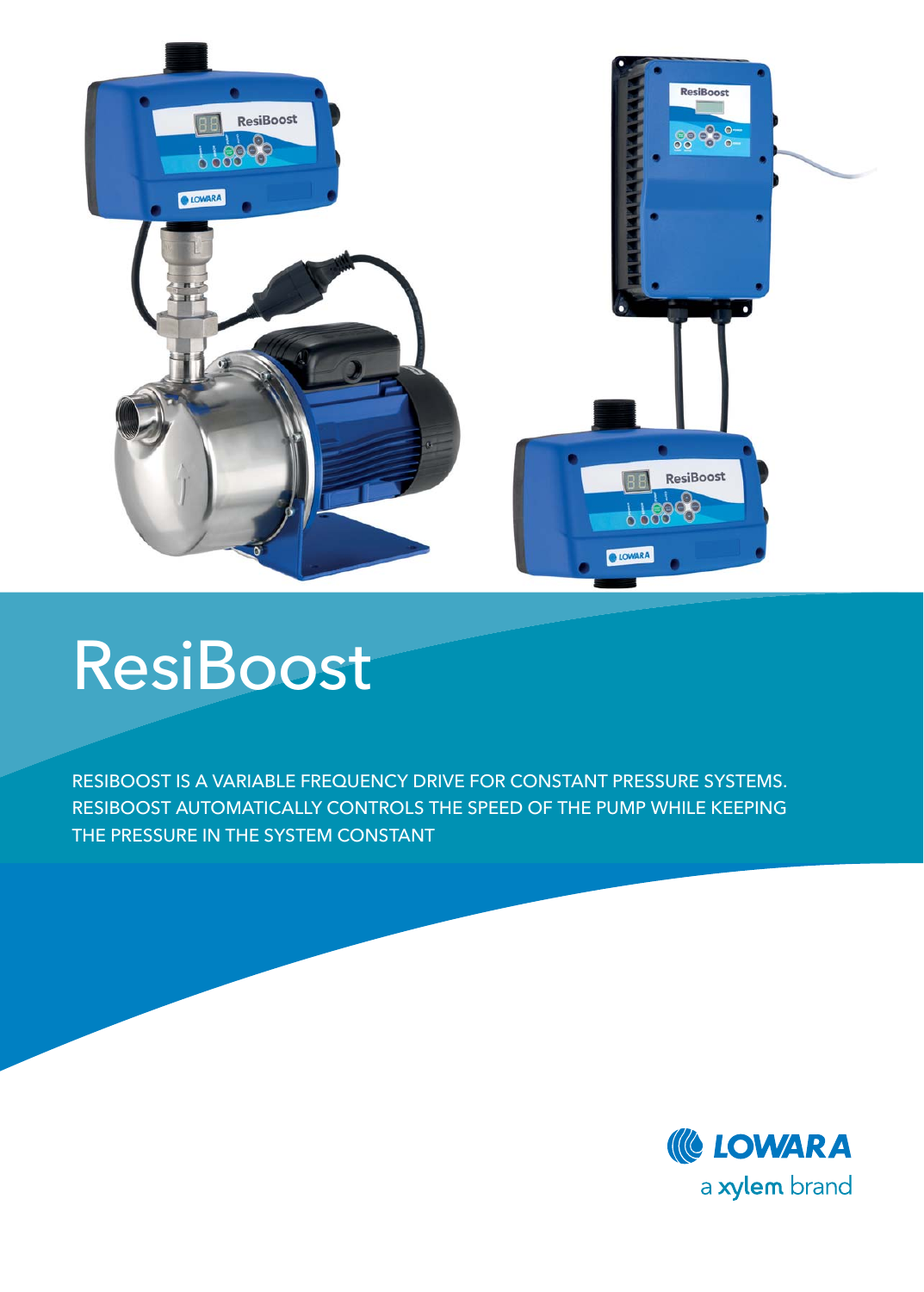## The ResiBoost allows a constant set pressure regardless of demand for maximum comfort. Energy savings are the result of the precise speed control.

The ResiBoost is specially designed for maintaining constant pressure independent of flow for maximum comfort. Energy savings is the result of the precise speed control. Top quality components guarantee high reliability and a troublefree life. The inverter has inbuilt protection against various system and electrical faults. Smooth operation and soft starting ensure silent running and an extended pump life. With pipe or wall mounted versions together with ready built, the quick set up means easy installation.

#### **Pipe mounted version:**

Turns a fixed speed pump to a variable speed

Easy to setup and operate, just select the required pressure "Plug and Play"

Built in dry run protection

Compact design

Built in pressure transducer with digital indicator

Control and panel with LCD display

Stored information of operated hours, number of starts, connections to the power supply, register of alarms

Built in protection of over current, incorrect supply voltage and short circuit

Anti - Icing protection >> just for water cooled version

IP55

#### Technical Features: Pipe mounted

|                           | <b>09MM</b>        | 12MM               | <b>06MT</b>        | <b>10MT</b>        |
|---------------------------|--------------------|--------------------|--------------------|--------------------|
| Power Supply Voltage      | $1 \times 230V$    | $1 \times 230V$    | $1 \times 230V$    | $1 \times 230V$    |
| Frequency                 | 50/60 Hz           | 50/60 Hz           | 50/60 Hz           | 50/60 Hz           |
| Output                    | $1 \times 230V$    | $1 \times 230V$    | $3 \times 230V$    | $3 \times 230V$    |
| <b>Max Current</b>        | <b>9 A</b>         | 12A                | 6 A                | 10 A               |
| Max Operating<br>pressure | 10 Bar             | 10 Bar             | 10 Bar             | 10 Bar             |
| Range of set pressure     | $0-5$ to $8$ Bar   | $0-5$ to $8$ Bar   | $0-5$ to $8$ Bar   | $0-5$ to $8$ Bar   |
| Protection Index          | IP 55              | IP 55              | IP 55              | IP 55              |
| Max water Temp            | $40^{\circ}$ C     | $40^{\circ}$ C     | $40^{\circ}$ C     | $40^{\circ}$ C     |
| Net Weight                | $2.5$ kg           | $2.5$ kg           | $2.5$ kg           | $2.5$ kg           |
| S/D Threads (Male)        | $1\frac{1}{4}$     | $1 \frac{1}{4}$    | $1 \frac{1}{4}$    | $1\frac{1}{4}$     |
| Max Flow                  | $10 \text{ m}^3/h$ | $10 \text{ m}^3/h$ | $10 \text{ m}^3/h$ | $10 \text{ m}^3/h$ |

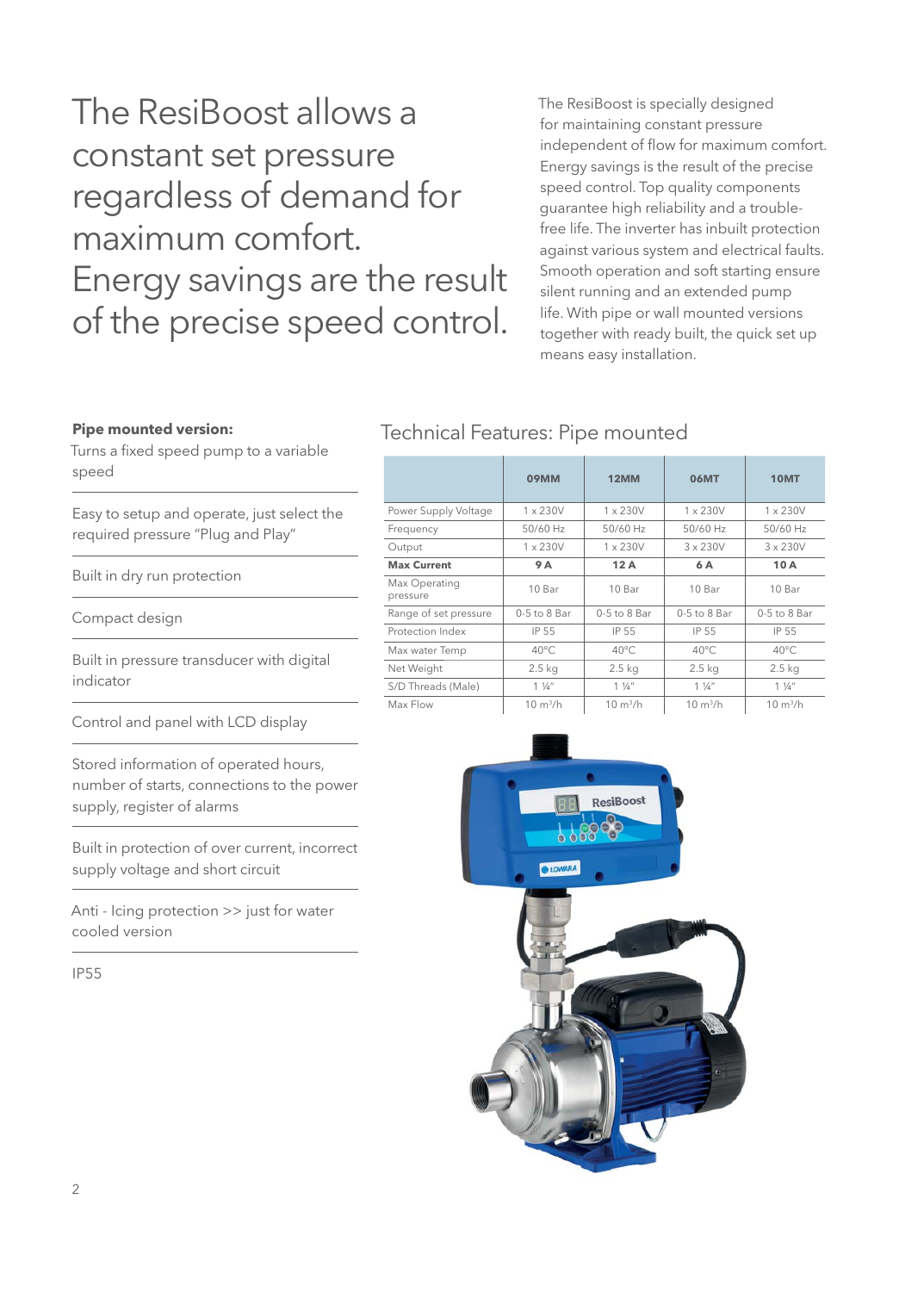## Wall mounted Variable speed pump driver. Single or three phase pumps.

#### **Wall mounted version:**

Control and information panel with LCD screen

Cooling by natural or forced convection depending on model

Aluminum heat exchanger

4-20 mA, 0-10 Bar External pressure transducer supplied (0-16 bar supplied as option)

Stored information of operated hours, number of starts, connections to the power supply, register of alarms

Automatic restore system in case of power supply failure

Built in dry run protection

Electronic input for detection of water level in tank, this system is independent of the dry run protection

IP54

#### Technical Features: Wall mounted

|                           | 1106            | 1112              | 1006            | 1010            |
|---------------------------|-----------------|-------------------|-----------------|-----------------|
| Power Supply Voltage      | $1 \times 230V$ | $1 \times 230V$   | $1 \times 230V$ | $1 \times 230V$ |
| Frequency                 | 50/60 Hz        | 50/60 Hz          | 50/60 Hz        | 50/60 Hz        |
| Output                    | $1 \times 230V$ | $1 \times 230V$   | $3 \times 230V$ | $3 \times 230V$ |
| <b>Max Current</b>        | 6 A             | 12A               | 6 A             | 10A             |
| Range of set pressure     | 0-5 to 16 Bar   | 0-5 to 16 Bar     | 0-5 to 16 Bar   | 0-5 to 16 Bar   |
| Protection Index          | IP 54           | IP 54             | IP 54           | IP 54           |
| Max Environmental<br>Temp | $50^{\circ}$ C  | $50^{\circ}$ C    | $50^{\circ}$ C  | $50^{\circ}$ C  |
| Net Weight                | 3 kg            | 3.5 <sub>kg</sub> | 4 kg            | $4.5$ kg        |

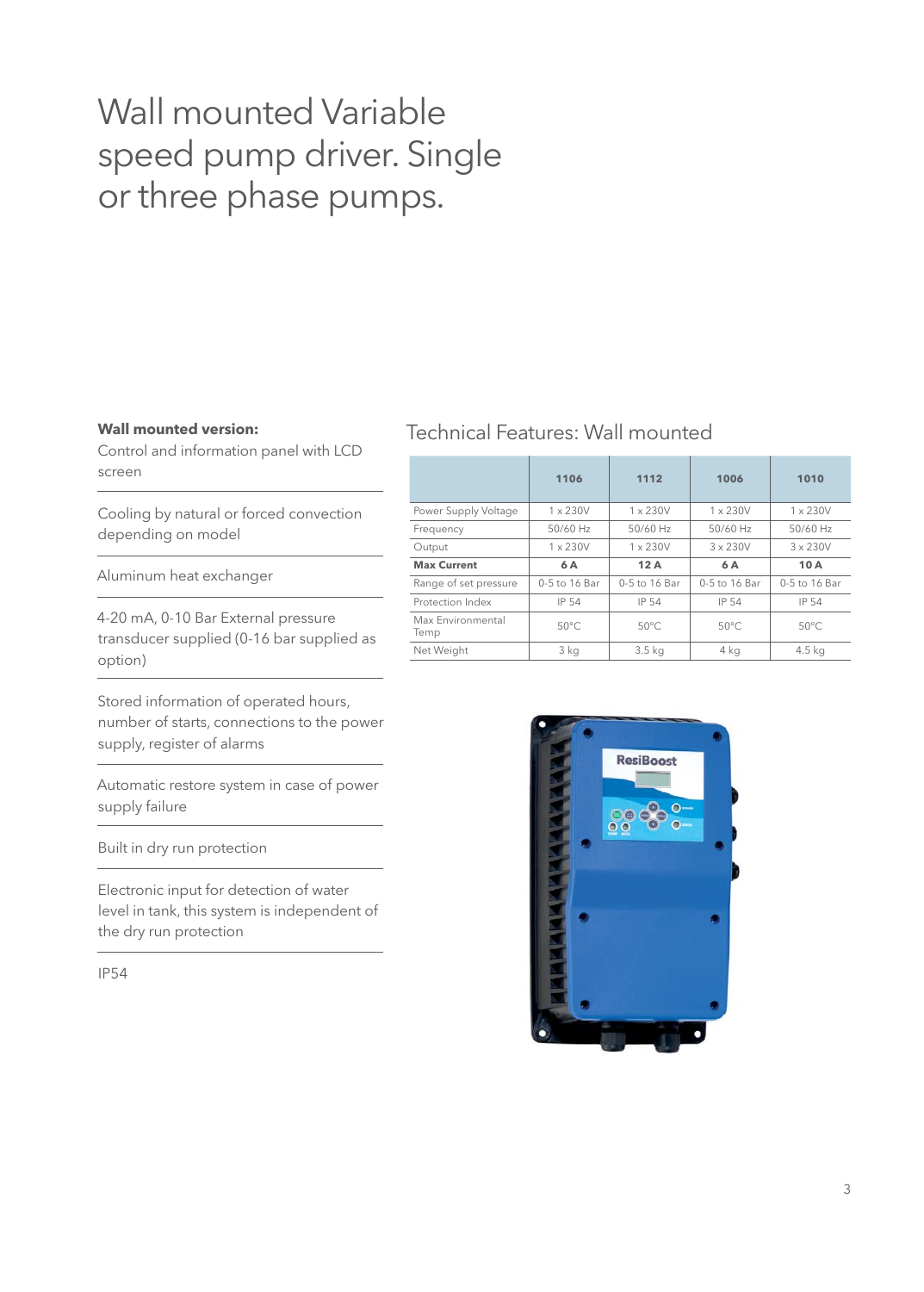| <b>Function</b>                                            | <b>Description</b>                                  |                                                     |  |  |
|------------------------------------------------------------|-----------------------------------------------------|-----------------------------------------------------|--|--|
| <b>ResiBoost Inverter</b><br>Model                         | MMW09                                               | MTW10                                               |  |  |
| Rated Power Input (Uin)                                    | 1x230V-20%+10%                                      | 1x230V-20%+10%                                      |  |  |
| Rated Power Output<br>of Motor (Uout)                      | $0$ to $1$ xUin                                     | $0$ to $3x$ Uin                                     |  |  |
| Rated Input Frequency                                      | 48 to 62 Hz                                         | 48 to 62 Hz                                         |  |  |
| Max Output Frequency                                       | 50Hz                                                | 50Hz                                                |  |  |
| Rated Curren supplied<br>to the Motor**<br>$(Uout = 230v)$ | 9Δ                                                  | 10A                                                 |  |  |
| Max Inverter Input<br>Current (Uin = 230V)                 | 9.5A                                                | 20A                                                 |  |  |
| Recommended Line<br>Protection ****                        | 13A                                                 | 25A                                                 |  |  |
| Overcurrent                                                | 20%, 10 sec max                                     | 20%, 10 sec max                                     |  |  |
| Consumption in<br>Standyby                                 | 4W                                                  | 4W                                                  |  |  |
| Rated Output                                               | >93%                                                | >93%                                                |  |  |
| <b>IP Protection</b>                                       | <b>IP55</b>                                         | <b>IP55</b>                                         |  |  |
| Max Power cable<br>Section                                 | $2.5$ mm <sup>2</sup>                               | $2.5 \text{ mm}^2$                                  |  |  |
| Setpoint Pressure                                          | $0.0$ to $8.0$ bar                                  | $0.0$ to $8.0$ bar                                  |  |  |
| Ambient Temperature                                        | $0$ to $40^{\circ}$ C.                              | $0$ to $40^{\circ}$ C.                              |  |  |
| Pumped Liquid                                              | Clean water without chemical<br>or suspended solids | Clean water without chemical<br>or suspended solids |  |  |
| Protection Fuse                                            | 16A                                                 | 20A                                                 |  |  |
| Cooling                                                    | System Fluid                                        | System Fluid                                        |  |  |

#### **Sizes (ResiBoost, Pipe Mount)**

| <b>Model</b> | MMW09   | MTW10   |
|--------------|---------|---------|
|              |         |         |
| KG           | 2,9     | 2,9     |
| $b1$ (mm)    | 232     | 263     |
| $b2$ (mm)    | 263     | 263     |
| $b3$ (mm)    | R 11/4" | R 11/4" |
| $b4$ (mm)    | 238     | 238     |
| $b5$ (mm)    | 195     | 195     |

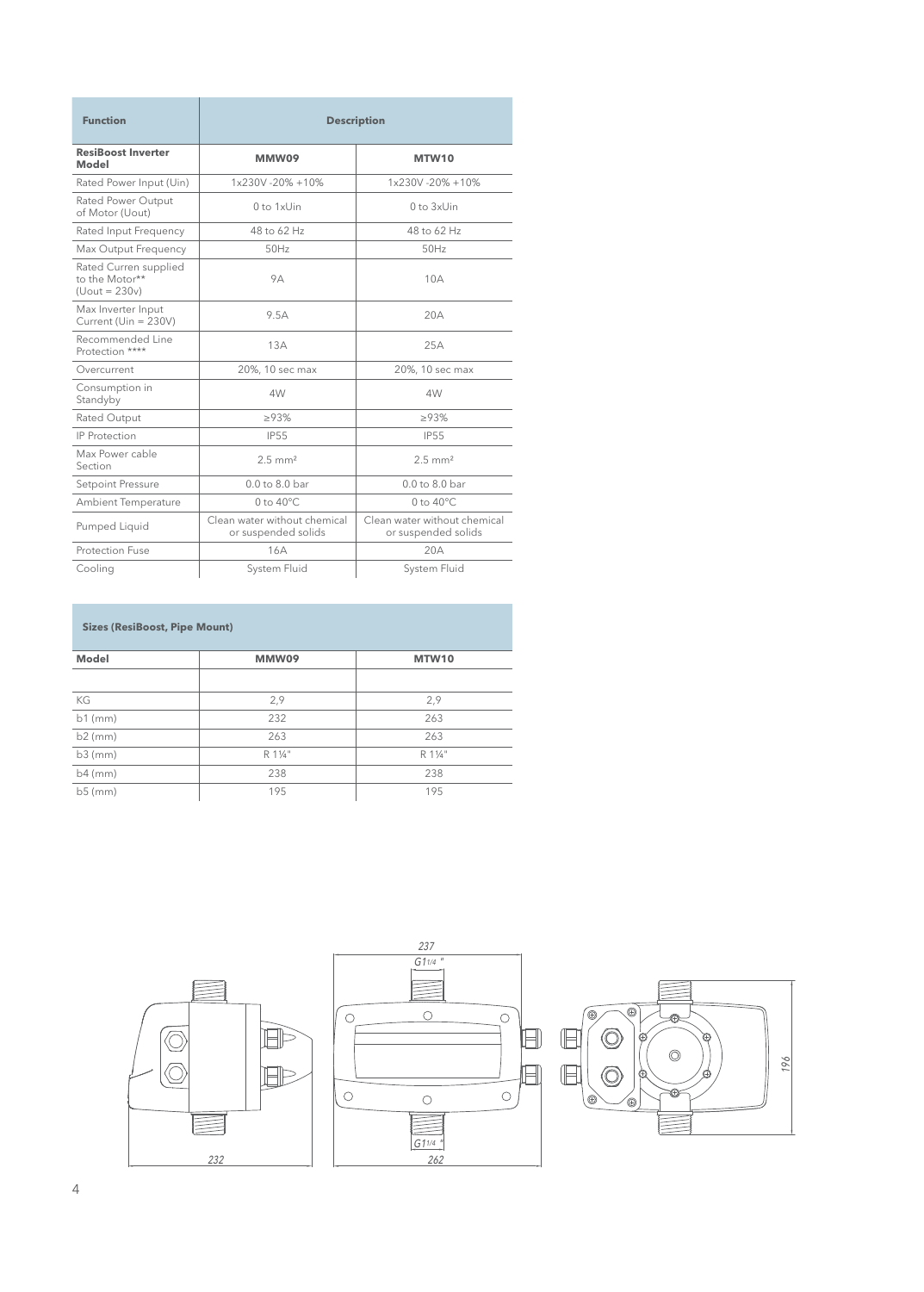| <b>Function</b>                                            | <b>Description</b>    |                       |                       |                       |
|------------------------------------------------------------|-----------------------|-----------------------|-----------------------|-----------------------|
| <b>ResiBoost Inverter</b><br>Model                         | <b>MMA06</b>          | <b>MMA12</b>          | MTA06                 | <b>MTA10</b>          |
| Rated Power Input (Uin)                                    | 1x230V-20%+10%        | 1x230V-20%+10%        | 1x230V-20%+10%        | 1x230V-20%+10%        |
| Rated Power Output<br>of Motor (Uout)                      | $0$ to 1xUin          | 0 to 1xUin            | $0$ to $3x$ Uin       | $0$ to $3x$ Uin       |
| Rated Input Frequency                                      | 48 to 62 Hz           | 48 to 62 Hz           | 48 to 62 Hz           | 48 to 62 Hz           |
| Max Output Frequency                                       | 50Hz                  | 50Hz                  | 50Hz                  | 50Hz                  |
| Rated Curren supplied<br>to the Motor**<br>$(Uout = 230v)$ | 6A                    | 12A                   | <b>6A</b>             | 10A                   |
| Max Inverter Input<br>Current (Uin = 230V)                 | 6.3A                  | 12.6A                 | 12A                   | 20A                   |
| Recommended Line<br>Protection ****                        | 13A                   | <b>16A</b>            | <b>16A</b>            | 25A                   |
| Overcurrent                                                | 20%, 10 sec max       | 20%, 10 sec max       | 20%, 10 sec max       | 20%, 10 sec max       |
| Consumption in<br>Standyby                                 | 4W                    | 4W                    | 4W                    | 4W                    |
| Rated Output                                               | >93%                  | >93%                  | >93%                  | >93%                  |
| IP Protection                                              | <b>IP54</b>           | <b>IP54</b>           | <b>IP54</b>           | <b>IP54</b>           |
| Max Power cable<br>Section                                 | $2.5$ mm <sup>2</sup> | $2.5$ mm <sup>2</sup> | $2.5$ mm <sup>2</sup> | $2.5$ mm <sup>2</sup> |
| Setpoint Pressure                                          | $0.0$ to 10 bar       | 0.0 to 10 bar         | 0.0 to 10 bar         | 0.0 to 10 bar         |
| Ambient Temperature                                        | $0$ to $50^{\circ}$ C | $0$ to $50^{\circ}$ C | 0 to $50^{\circ}$ C   | $0$ to $50^{\circ}$ C |
| Pumped Liquid                                              | N/A                   | N/A                   | N/A                   | N/A                   |
| Protection Fuse                                            | 10A                   | <b>16A</b>            | <b>16A</b>            | 20A                   |
| Cooling                                                    | Natural Air           | Forced Air            | Forced Air            | Forced Air            |

#### **Sizes (ResiBoost, Wall Mount)**

| Model     | MMA06 | MTA06 | <b>MMA12</b> | MTA10 |
|-----------|-------|-------|--------------|-------|
| KG        | 4,6   | 4,6   | 4,6          | 4,6   |
| $b1$ (mm) | 165   | 165   | 165          | 165   |
| $b2$ (mm) | 189   | 189   | 189          | 189   |
| $b3$ (mm) | 320   | 320   | 320          | 320   |
| $b4$ (mm) | 346   | 346   | 346          | 346   |
| $b5$ (mm) | 220   | 220   | 220          | 220   |
| b6 (mm)   | 170   | 170   | 170          | 170   |
| $b7$ (mm) | 154   | 154   | 154          | 154   |
| $c1$ (mm) | 7mm   | 7mm   | 7mm          | 7mm   |





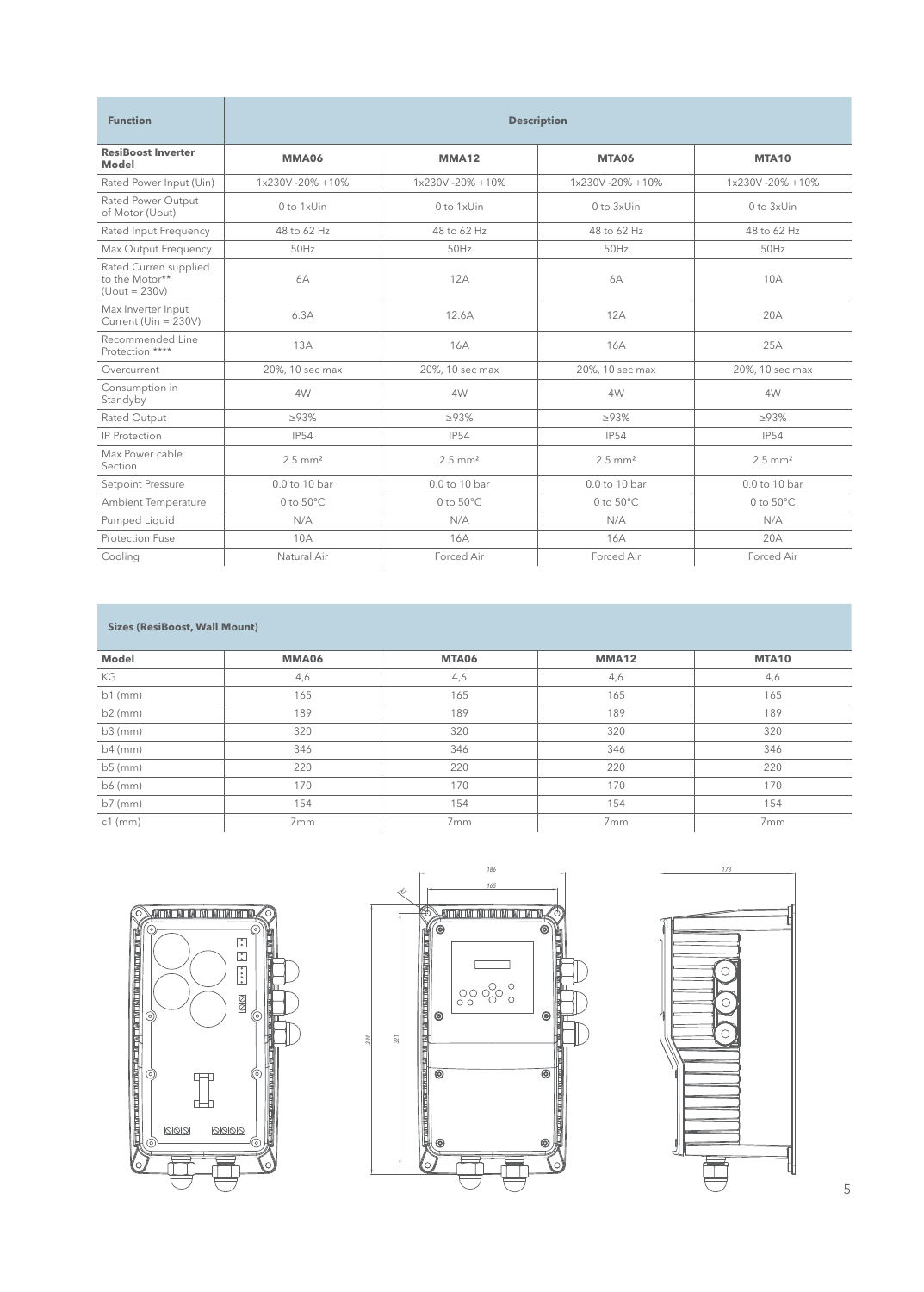# Find your ResiBoost solution

## e-HM™

Our e-HM series is a modern highly efficient horizontal multistage pump with best in class efficiency and IE3 motors fitted as standard. The pump housing is available in 304 or 316 stainless steel and impellers have a choice in either Noryl, 304 or 316 stainless steel.

Flow up to:  $7.2 \text{ m}^3/h$  (water cooled), 14 m3 /h (air cooled)

Head up to: 70 m (water cooled and air cooled)

### BG

Close-coupled self-priming centrifugal pumps with built-in ejector system, designed to remain primed even in the presence of water-dissolved gases. The extensive use of pressed stainless steel ensures a high-performance, durable and lightweight pump.

#### Flow up to: 4.2 m<sup>3</sup>/h

Head up to: 53 m



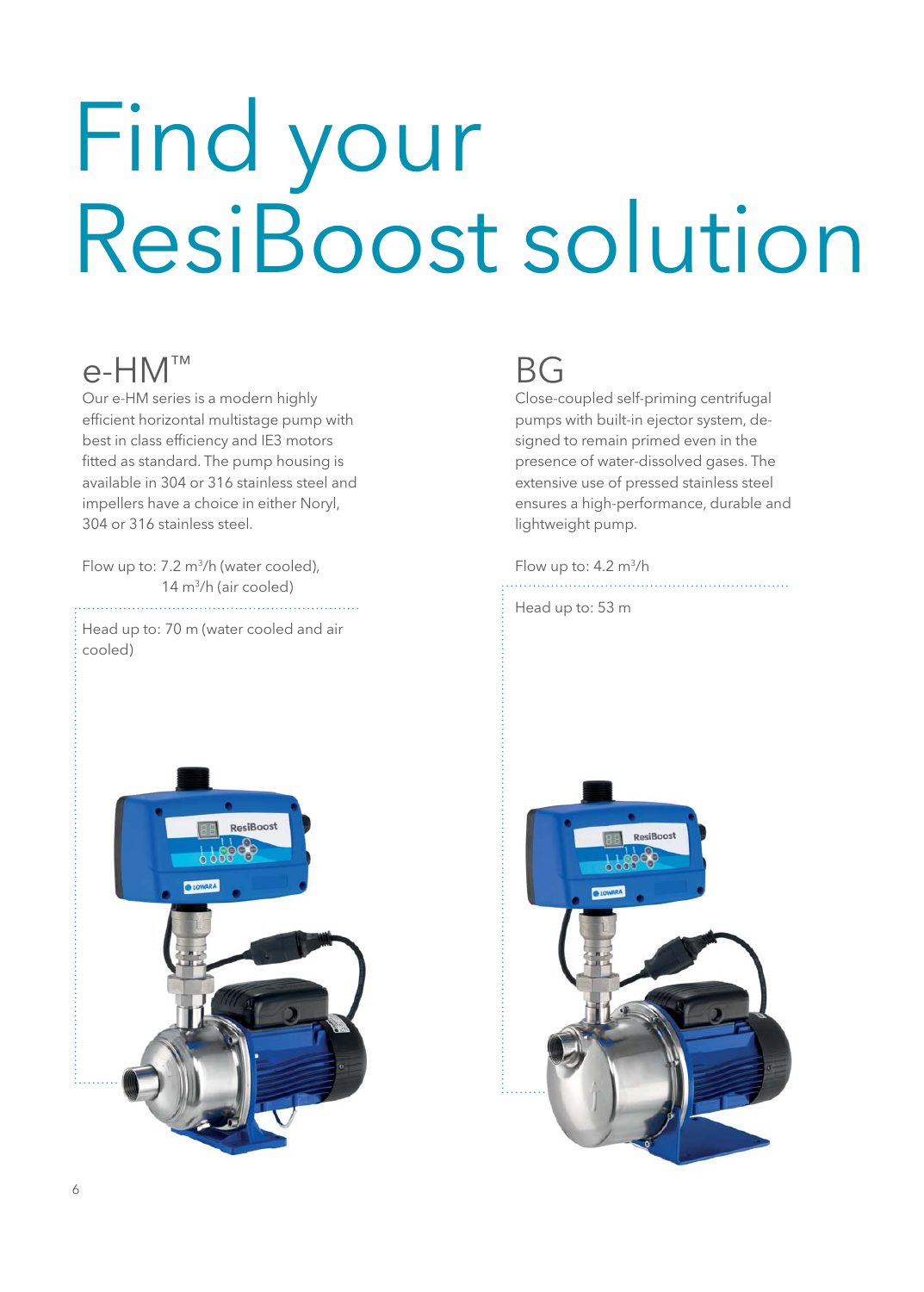## Scuba

Multi-impeller submersible pump with the liquid end located underneath the motor which is cooled by the pumped liquid. The motor is protected by a double seal system with an oil chamber guaranteeing long lasting reliability. The techno polymer impellers and AISI 304 stainless steel body ensure superior performances and maximum operational efficiency. Can also be operated in a horizontal position.

Flow up to:  $7.5 \text{ m}^3/h$ 



## e-GS

Premium efficiency pumps and motors compliant with the ErP directive. Abrasion resistant construction combined with floating impellers ensuring optimum resistance to wear making this one of the best on the market for sand handling capabilities. The unit has a stainless steel structure with a built in non-return valve and cable guard attachment, the upper and lower supports are made of precision-cast stainless steel.

Flow up to: 15 m<sup>3</sup>/h (air cooled) 

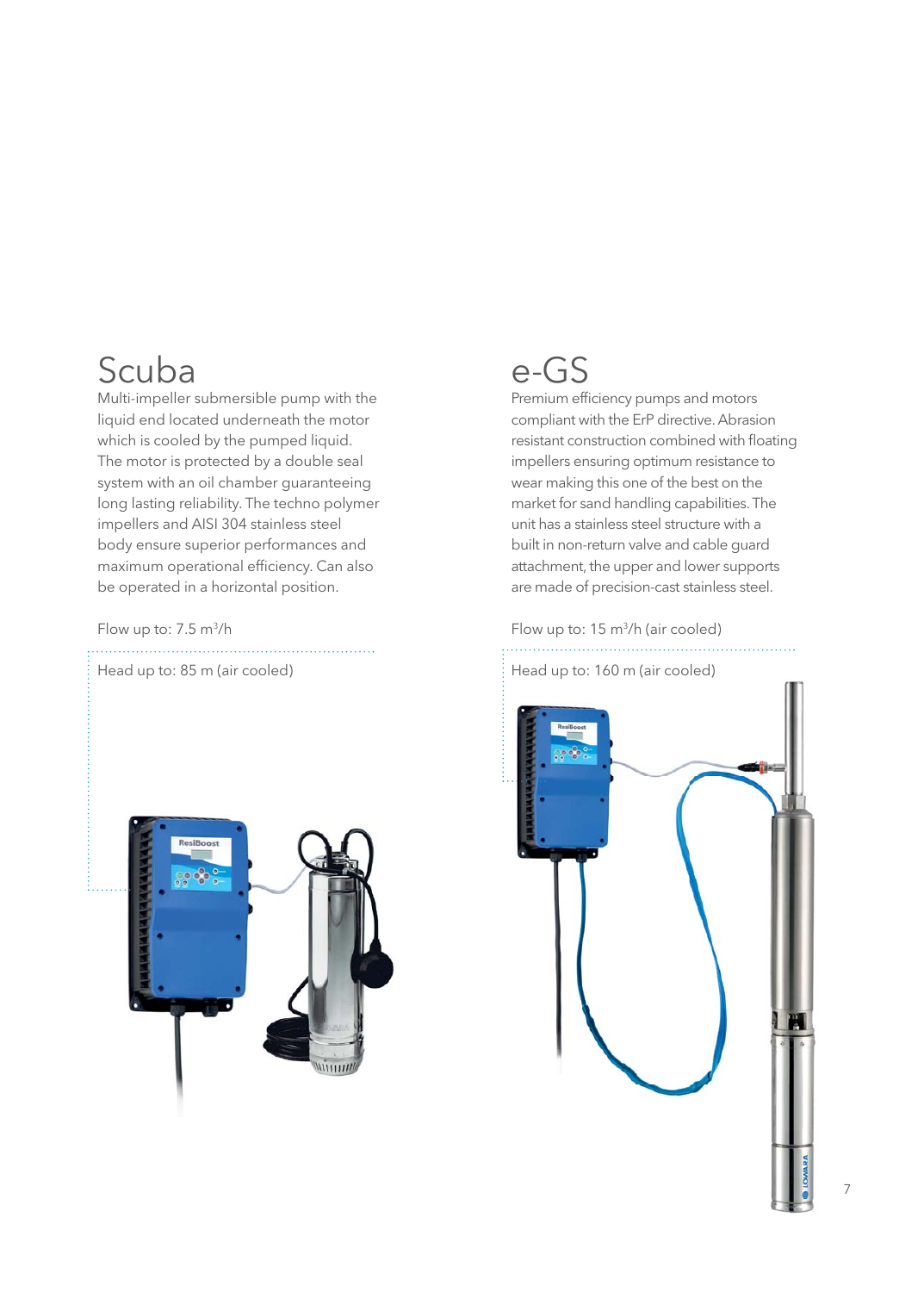# Plug and pump solutions

Pre-assembled packages composed by a premium efficiency Lowara pump and a Resiboost drive for the quickest and easiest installation.

| <b>PUMP</b>      | <b>INPUT/OUTPUT</b>       | <b>PART NUMBER</b>          | <b>DESCRIPTION</b>                                                                                                                                                                                                                                                                                                                                        |  |  |
|------------------|---------------------------|-----------------------------|-----------------------------------------------------------------------------------------------------------------------------------------------------------------------------------------------------------------------------------------------------------------------------------------------------------------------------------------------------------|--|--|
|                  |                           | 1005602001U                 | RESIBOOST MMW09UK/1HM03P05                                                                                                                                                                                                                                                                                                                                |  |  |
|                  |                           | 1005602002U                 | RESIBOOST MMW09UK/1HM04P05                                                                                                                                                                                                                                                                                                                                |  |  |
|                  |                           | 1005602003U                 | RESIBOOST MMW09UK/1HM05P05                                                                                                                                                                                                                                                                                                                                |  |  |
|                  |                           | 1005602004U                 | RESIBOOST MMW09UK/1HM06P07                                                                                                                                                                                                                                                                                                                                |  |  |
|                  |                           | 1005602006U                 | RESIBOOST MMW09UK/3HM03P05                                                                                                                                                                                                                                                                                                                                |  |  |
|                  |                           | 1005602007U                 | RESIBOOST MMW09UK/3HM04P05                                                                                                                                                                                                                                                                                                                                |  |  |
|                  | M/M                       | 1005602008U                 | RESIBOOST MMW09UK/3HM05P07                                                                                                                                                                                                                                                                                                                                |  |  |
|                  |                           | 1005602009U                 | RESIBOOST MMW09UK/3HM06P09                                                                                                                                                                                                                                                                                                                                |  |  |
| <b>ResiBoost</b> |                           | 1005602010U                 | RESIBOOST MMW09UK/5HM02P05                                                                                                                                                                                                                                                                                                                                |  |  |
|                  |                           | 1005602011U                 | RESIBOOST MMW09UK/5HM03P05                                                                                                                                                                                                                                                                                                                                |  |  |
|                  |                           | 1005602012U                 | RESIBOOST MMW09UK/5HM04P07                                                                                                                                                                                                                                                                                                                                |  |  |
| <b>IOWARA</b>    |                           | 1005602013U                 | RESIBOOST MMW09UK/5HM05P09                                                                                                                                                                                                                                                                                                                                |  |  |
|                  |                           | 1005602015U                 | RESIBOOST MMW09UK/10HM02P11                                                                                                                                                                                                                                                                                                                               |  |  |
|                  | 1005602016U<br>1005605000 | RESIBOOST MMW09UK/10HM03P15 |                                                                                                                                                                                                                                                                                                                                                           |  |  |
|                  |                           |                             | RESIBOOST MTW10C/1HM02P03                                                                                                                                                                                                                                                                                                                                 |  |  |
|                  | 1005605001                | RESIBOOST MTW10C/1HM03P03   |                                                                                                                                                                                                                                                                                                                                                           |  |  |
|                  |                           | 1005605002                  | RESIBOOST MTW10C/1HM04P04<br>RESIBOOST MTW10C/1HM05P05<br>RESIBOOST MTW10C/1HM06P07<br>RESIBOOST MTW10C/3HM02P03<br>RESIBOOST MTW10C/3HM03P04<br>RESIBOOST MTW10C/3HM04P05<br>RESIBOOST MTW10C/3HM05P07<br>RESIBOOST MTW10C/5HM02P04<br>RESIBOOST MTW10C/5HM03P05<br>RESIBOOST MTW10C/5HM04P11<br>RESIBOOST MTW10C/5HM05P11<br>RESIBOOST MTW10C/10HM02P11 |  |  |
|                  |                           | 1005605003                  |                                                                                                                                                                                                                                                                                                                                                           |  |  |
|                  |                           | 1005605004                  |                                                                                                                                                                                                                                                                                                                                                           |  |  |
|                  |                           | 1005605005                  |                                                                                                                                                                                                                                                                                                                                                           |  |  |
|                  |                           | 1005605006                  | RESIBOOST MTW10C/10HM03P15                                                                                                                                                                                                                                                                                                                                |  |  |
|                  | M/T                       | 1005605007                  |                                                                                                                                                                                                                                                                                                                                                           |  |  |
|                  |                           | 1005605008                  |                                                                                                                                                                                                                                                                                                                                                           |  |  |
|                  |                           | 1005605010                  |                                                                                                                                                                                                                                                                                                                                                           |  |  |
|                  |                           | 1005605011                  |                                                                                                                                                                                                                                                                                                                                                           |  |  |
|                  |                           | 1005605012                  |                                                                                                                                                                                                                                                                                                                                                           |  |  |
|                  |                           | 1005605013                  |                                                                                                                                                                                                                                                                                                                                                           |  |  |
|                  |                           | 1005605015                  |                                                                                                                                                                                                                                                                                                                                                           |  |  |
|                  |                           | 1005605016                  |                                                                                                                                                                                                                                                                                                                                                           |  |  |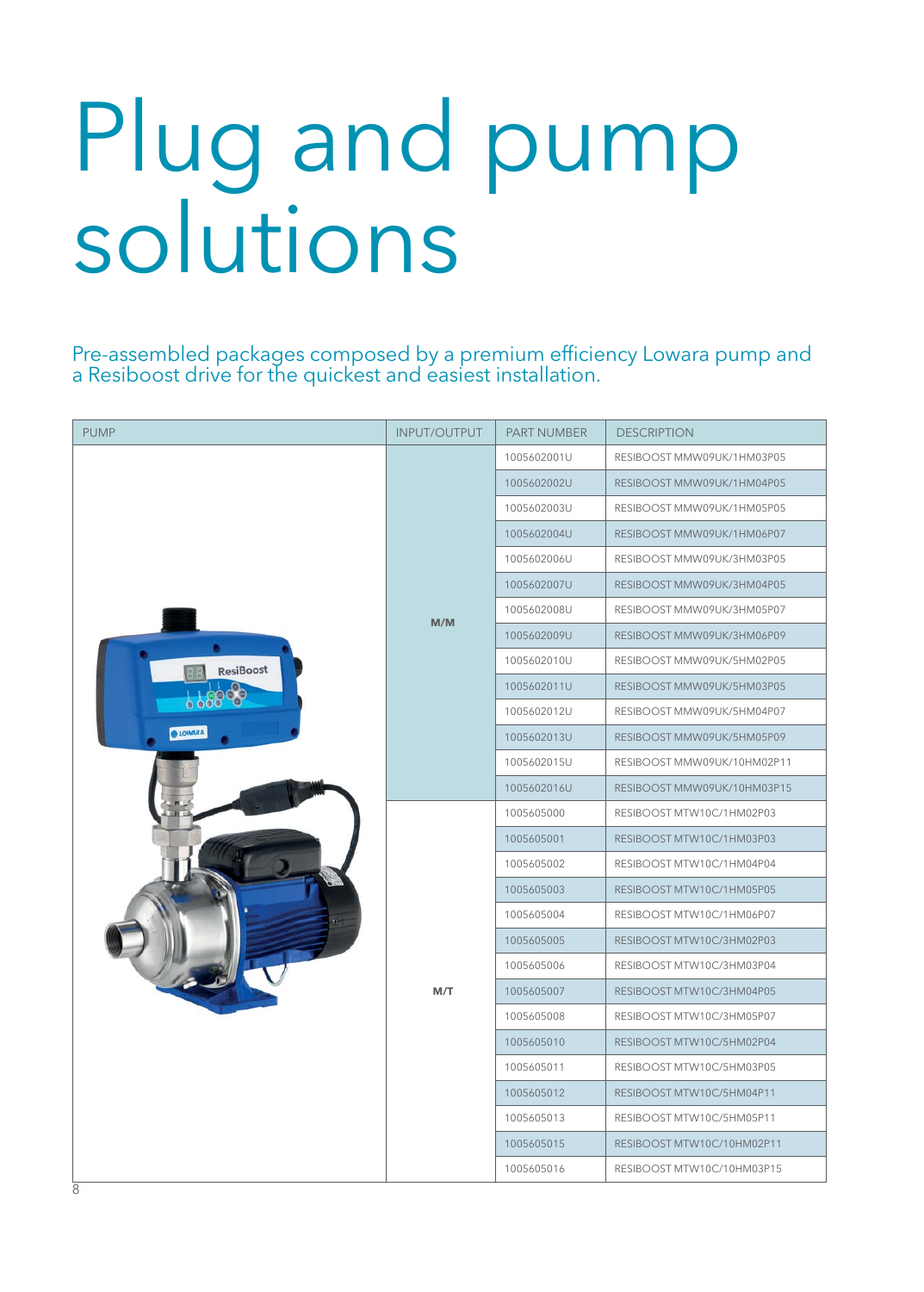| <b>PUMP</b>     | INPUT/OUTPUT | PART NUMBER | <b>DESCRIPTION</b>      |  |
|-----------------|--------------|-------------|-------------------------|--|
|                 |              | 1005602266U | RESIBOOST MMW09UK/BGM3  |  |
| ResiBoost       |              | 1005602267U | RESIBOOST MMW09UK/BGM5  |  |
| <b>O LOWRRA</b> | M/M          | 1005602268U | RESIBOOST MMW09UK/BGM7  |  |
|                 |              | 1005602269U | RESIBOOST MMW09UK/BGM9  |  |
|                 |              | 1005602270U | RESIBOOST MMW09UK/BGM11 |  |
|                 |              | 1005605266  | RESIBOOST MTW10C/BG3    |  |
|                 |              | 1005605267  | RESIBOOST MTW10C/BG5    |  |
|                 | M/T          | 1005605268  | RESIBOOST MTW10C/BG7    |  |
|                 |              | 1005605269  | RESIBOOST MTW10C/BG9    |  |
|                 |              | 1005605270  | RESIBOOST MTW10C/BG11   |  |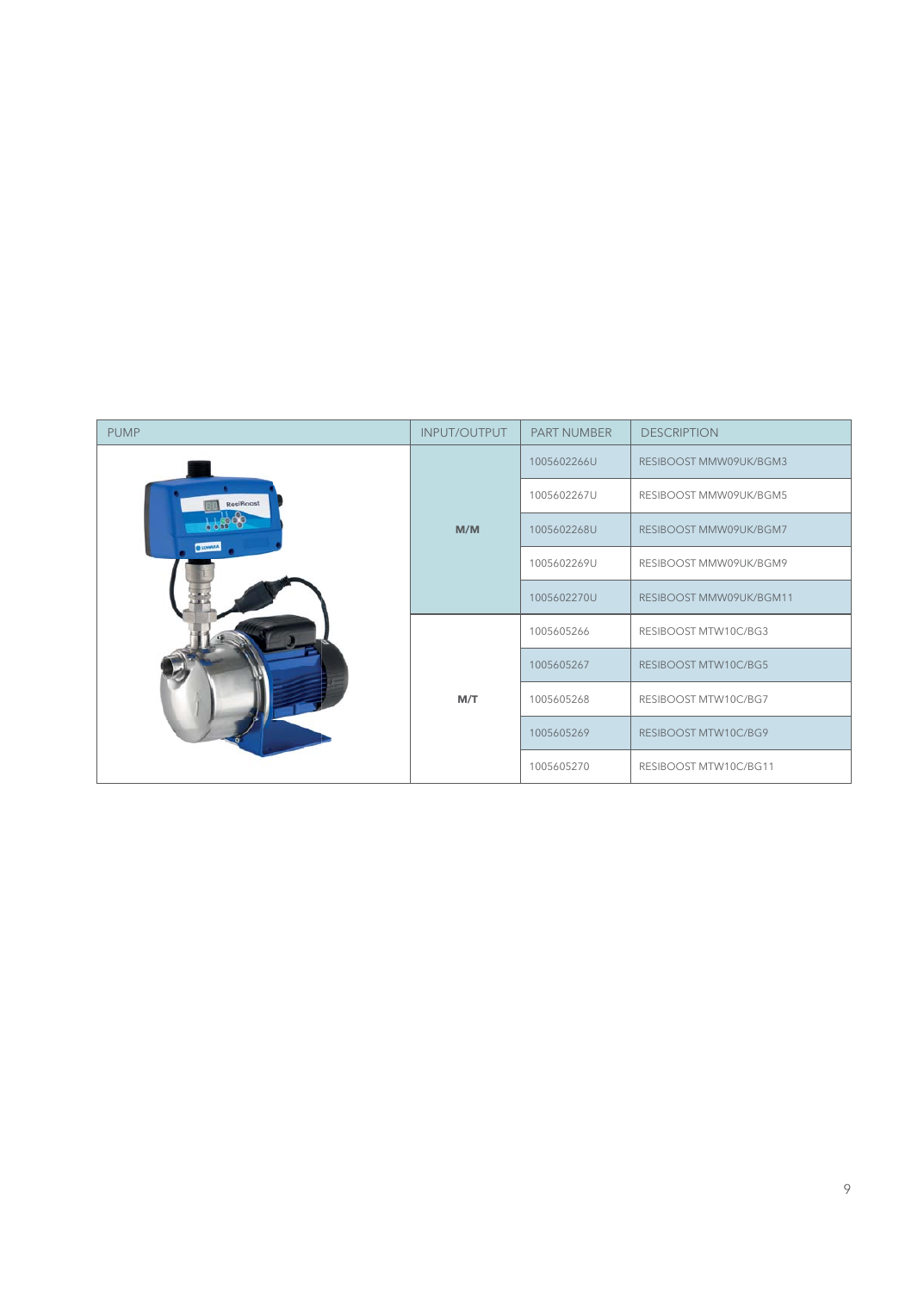## STANDALONE DRIVE

The right solution to upgrade the existing fixed speed systems.

| <b>PART NUMBER</b>              | <b>DESCRIPTION</b> | PLUG           |
|---------------------------------|--------------------|----------------|
| 109951570                       | RESIBOOST MTA06 UK |                |
| 109951580                       | RESIBOOST MMA06 UK | UK PLUG        |
| 109951590<br>RESIBOOST MMA12 UK |                    |                |
| 109951600                       | RESIBOOST MMW09 UK |                |
| 109951560                       | RESIBOOST MTW10 C  | <b>WITHOUT</b> |
| 109951520                       | RESIBOOST MTA10 C  | PLUG           |



**WATER COOLED MMW/MTW**



**AIR COOLED MMA/MTA**

## ACCESSORIES

| <b>PART NUMBER</b> | <b>DESCRIPTION</b>                                            |
|--------------------|---------------------------------------------------------------|
| 002675036          | Non return valve 1 1/4" M-F                                   |
| 002675200          | Non return valve 1" M-M                                       |
| 106110550          | Idrotuba 8 liters, 8 bar, connection Rp 1"                    |
| 002110201          | Pressure gauge 0-6 bar ø=50 mm                                |
| 108328400          | Level control panel QCL5 / 230, single phase 1 x230 V         |
| 159260310          | Level regulator float Key, cable $L = 10$ m, w/ counterweight |
| 159260220          | Level regulator float Key, cable $L = 5$ m                    |
| 159260230          | Level regulator float Key, cable $L = 5$ m, w/ counterweight  |

## MOTOR FILTERS

Motor filters are recommended for installations which foresee a motor cable longer than 20m (typically borehole applications).

| <b>PART NUMBER</b> | <b>TYPE</b>                                                          | <b>WEIGHT</b><br>(KG) |
|--------------------|----------------------------------------------------------------------|-----------------------|
| 002560660          | Sinusoidal filter for single phase 1x230V, Inom 6A, IP64 protection  |                       |
| 002560661          | Sinusoidal filter for single phase 1x230V, Inom 12A, IP64 protection | 2,88                  |
| 002560664          | Sinusoidal filter for three phase 3x230V, Inom 6A, IP64 protection   |                       |
| 002560665          | Sinusoidal filter for three phase 3x230V, Inom 12A, IP64 protection  |                       |
| 002560666          | dV/dt filter for three-phase 3x230V, Inom 6A, IP64 protec            |                       |
| 002560667          | dV/dt filter for three-phase 3x230V, Inom 12A, IP64 protection       |                       |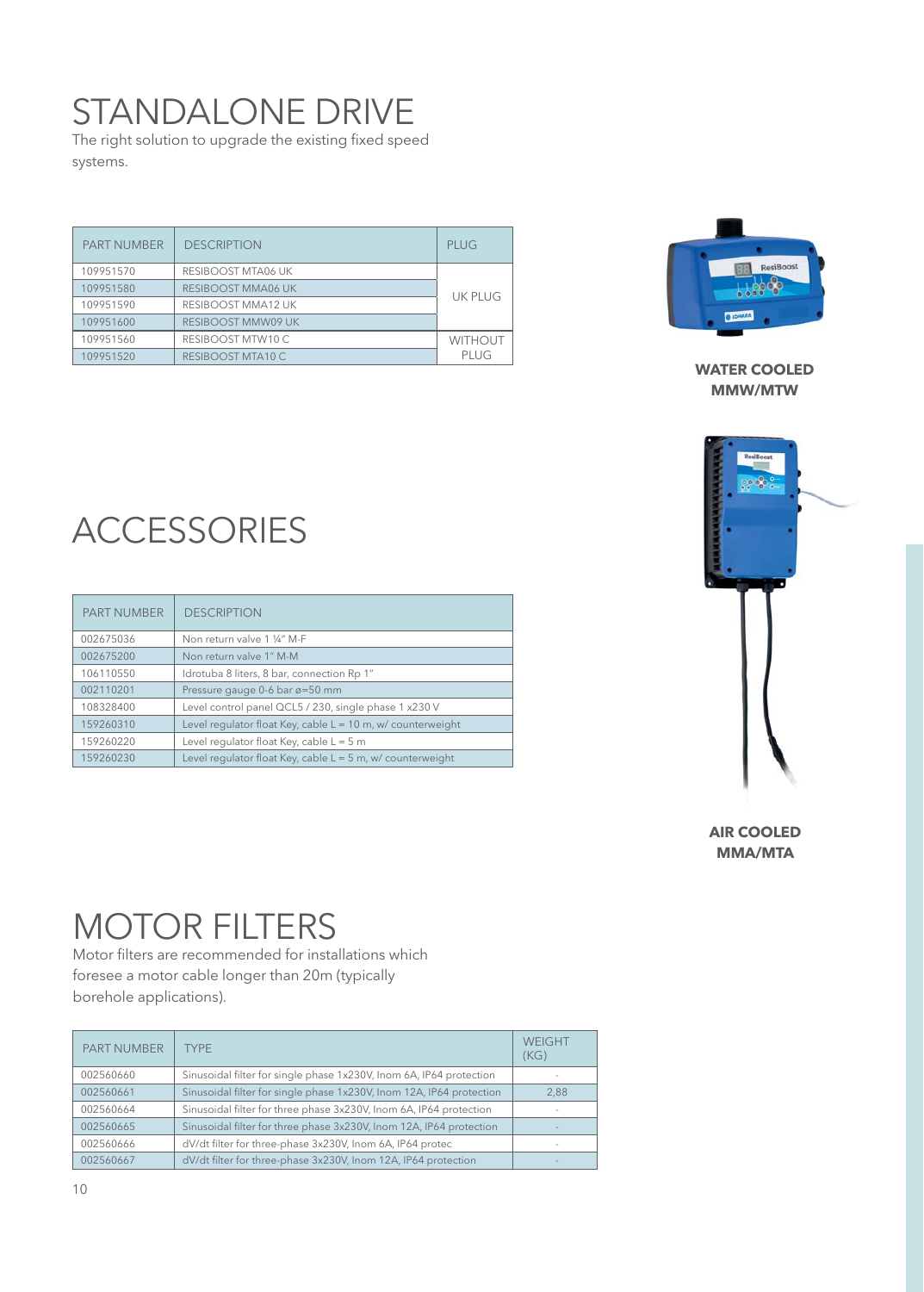## HOW TO SELECT MOTOR FILTERS?

| <b>OUTPUT</b><br><b>TYPE</b> | <b>OUTPUT</b><br><b>CURRENT</b> | <b>MOTOR CABLE LENGTH</b> |                        |           |
|------------------------------|---------------------------------|---------------------------|------------------------|-----------|
| $N^{\circ}$ of<br>phases     | A                               | l < 20m                   | $20 \leq l \leq 100$ m | 1 > 100m  |
| 1 phase                      | 6                               | not mandatory             | 002560660              | 002560660 |
| 1 phase                      | 12                              | not mandatory             | 002560661              | 002560661 |
| 3 phase                      | 6                               | not mandatory             | 002560666              | 002560664 |
| 3 phase                      | 12                              | not mandatory             | 002560667              | 002560665 |

#### How to video.

Connect to our YouTube Channel to watch the new how-to video about the Xylem Lowara Resiboost: easy installation and versatility for multiple residential applications.

The video shows installation and set-up of the Lowara ResiBoost mounted on a Lowara e-HM product.